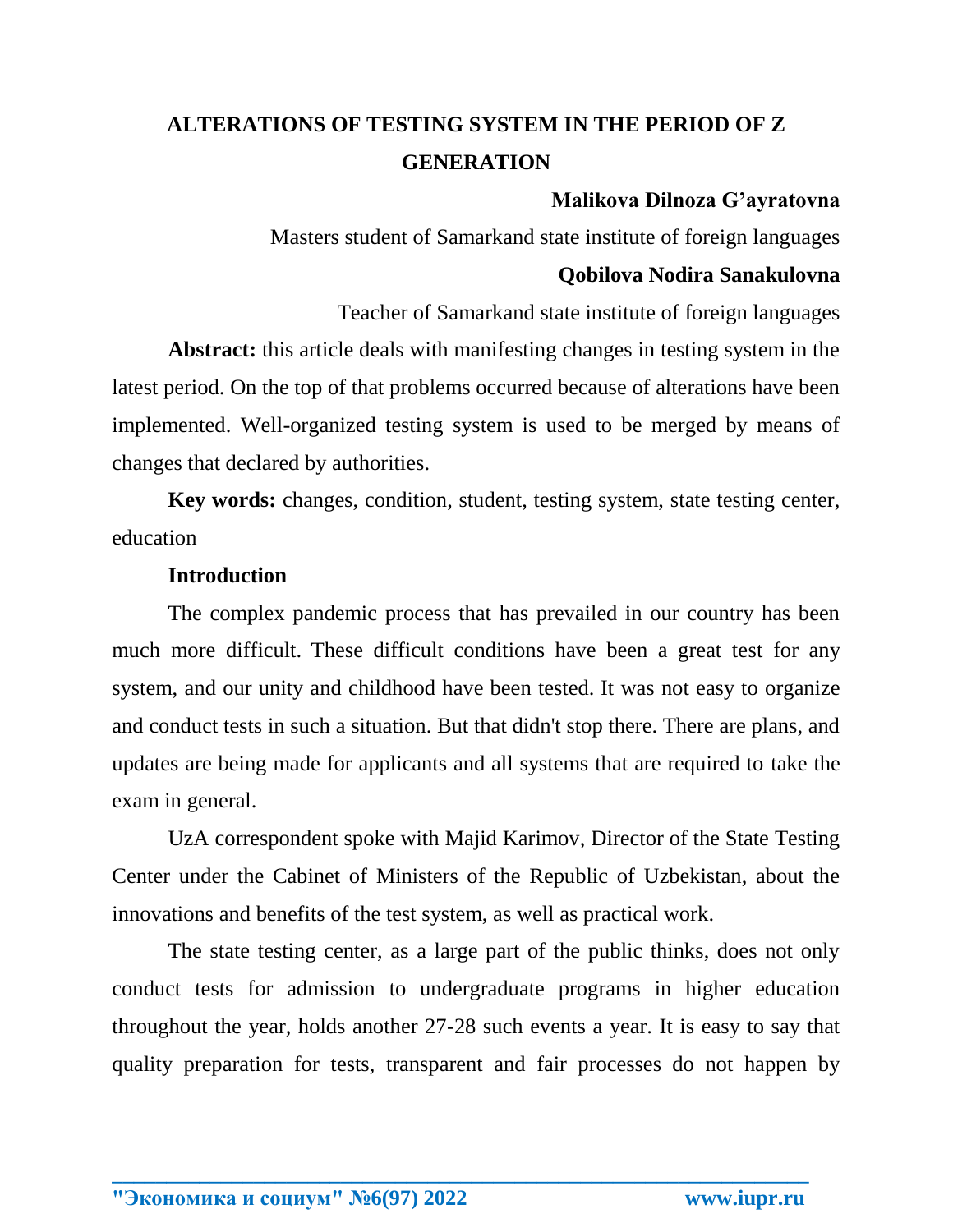themselves, almost the entire system of public administration is involved and cooperated for the testing process.

**Discussion** Let us recall the tests for admission to the bachelor's degree programs of higher education institutions held in the 2020/2021 academic year. It should be noted that the tests conducted last academic year were radically different from the previous ones.

For example, 65 open facilities were prepared for testing with 1,304,194 entrants and was equipped with 2,708 units, including 137 personal identifiers, 2,434 stationary and 137 rotating cameras, as well as 126 metal detectors, and 347 backup power supplies (UPS).

A sharp increase in workload was also observed in the formation of test items. Last year alone, more than 200,000 in general and special subjects (Uzbek, Russian, Karakalpak and Tajik), as well as a database of test assignments in 1295 Uzbek and Russian languages on the definition of intellectual ability, logical thinking, psychological stability was formed and examined. During this period, science experts worked in conditions completely isolated from the outside world, complying with the requirements of information security.

In order to support applicants in the event of a pandemic, they are required to take tests without compulsory subjects that was allowed to take only 2 majors, select up to 5 undergraduate majors with the same set of disciplines and sequences, and take the tests in the area of their choice. At the same time, a total of 60 test tasks in 30 subjects were given in each specialty, and a total of 3 hours of 1.5 hours were set to solve them.

It is true that last year there were difficulties in preparing applicants. A number of meetings chaired by the President also discussed the issue of finding a painless solution to such cases.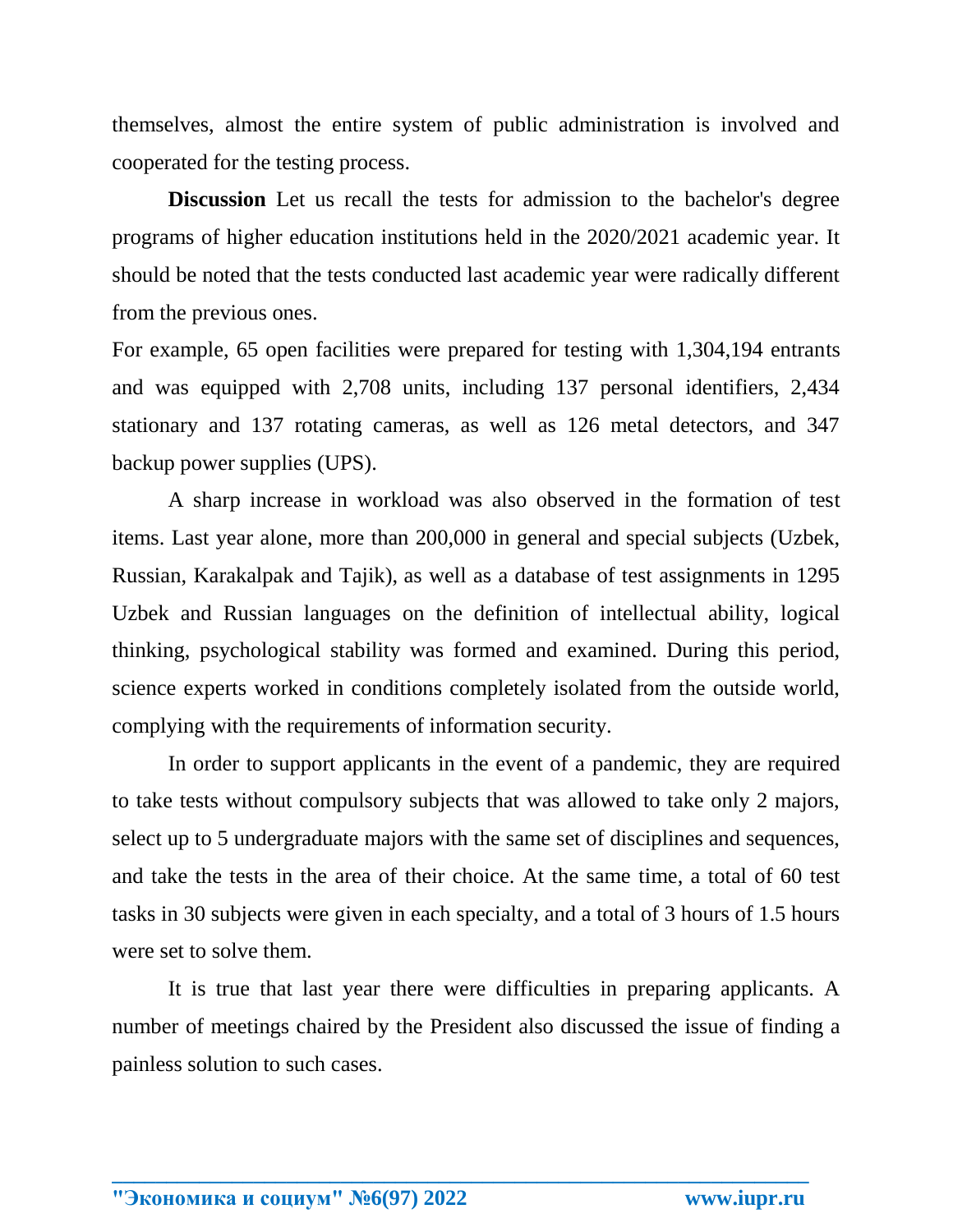Tests have been simplified to support applicants, given the pandemic conditions and the requirement to stay home during quarantine requirements. This has increased the share of easy and simple, pictorial, unwritten map, tabular test tasks, and reduced the number of complex test tasks. There are also conditions for applicants to use the e-Test system free of charge. This had not yet been observed. In addition, information about the test scores of applicants was published on the website abitur.dtm.uz the day after the test. In this case, the entrants through their personal cabinets can see the color-scanned state of the answer sheet, which they worked on, that answer to which test task, regularly monitored the correctness or incorrectness of the answers they assigned to each test task and their overall scores. It helped build their confidence that their results would not change.

Preventing the gathering of parents and others was also an important issue at a time when quarantine restrictions were in place and health concerns were high. Good work has been done in this regard, as a result of which all interested people have been able to follow the testing process online through a specially launched website test2020.uz.

#### Problems

Admittedly, last year's event had some successes as well as some shortcomings. The shortcomings have caused a stir in the community, leading to negative feedback. However, in good conscience, such deficiencies were remedied before they led to serious violations. For example, despite all the technical means, despite the increase in the number of law enforcement officers prohibited vehicles, mainly mobile phones, were brought to the test sites; with the help of which the questions in the test books were photographed and posted on the Internet. It should be noted that the negative contribution of this situation is not in the fact that the questions have spread, as in the case of social media, but in how mobile devices have penetrated. Because in such cases, the spread of questions is reduced to an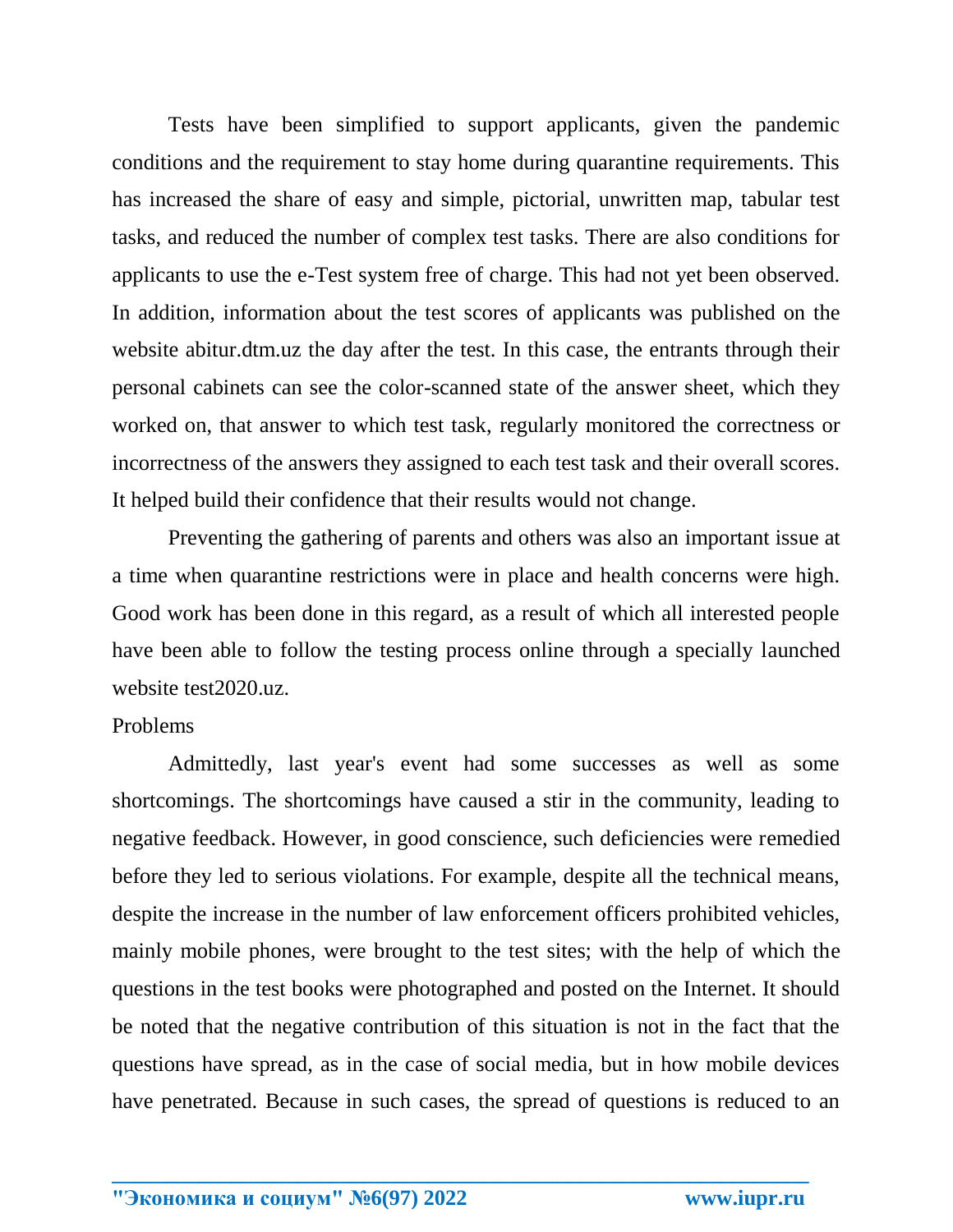insignificant level. This is because the questions are distributed separately for each shift, not used in other shifts.

These include an increase in the number of maximum scores, approval of recommendations for applicants with military privileges, and some adverse events related to the announcement of results.

The state testing center currently conducts 28 types of tests. It is projected that their number will reach 35 this academic year. Indeed, the bachelor's degree entrance exams are the largest and most important process in the nation.

Republican higher education institutions offer bachelor's degrees, law colleges under the Ministry of Justice, Academic lyceums of the Ministry of Internal Affairs, academic lyceums "Temurbek School", professional educational institutions under the State Committee for Tourism Development, admission to specialized state general education institutions (5th, 7th grades), admission to professional educational institutions (colleges and technical schools), tests in many areas can be enumerated, such as tests for military servicemen graduating from conscription. Resolution of the Cabinet of Ministers No. 646 of October 12, 2020 provides for the introduction of a national test system for assessing the level of knowledge of general education in a complex of disciplines in accordance with the directions of undergraduate education from December 1, 2020. According to it, the certification of general education sciences from December 1, 2020 in the native language and literature (Uzbek language and literature, Russian language and literature, Karakalpak language and literature) and mathematics, from February 1, 2021 in chemistry and biological sciences will be introduced in physics, geography and history in 2022-2024. In December last year, applicants for their native language and literature (Uzbek language and literature, Russian language and literature, Karakalpak language and literature) and mathematics were registered online. Those who score at least 60% of the maximum score on the test will